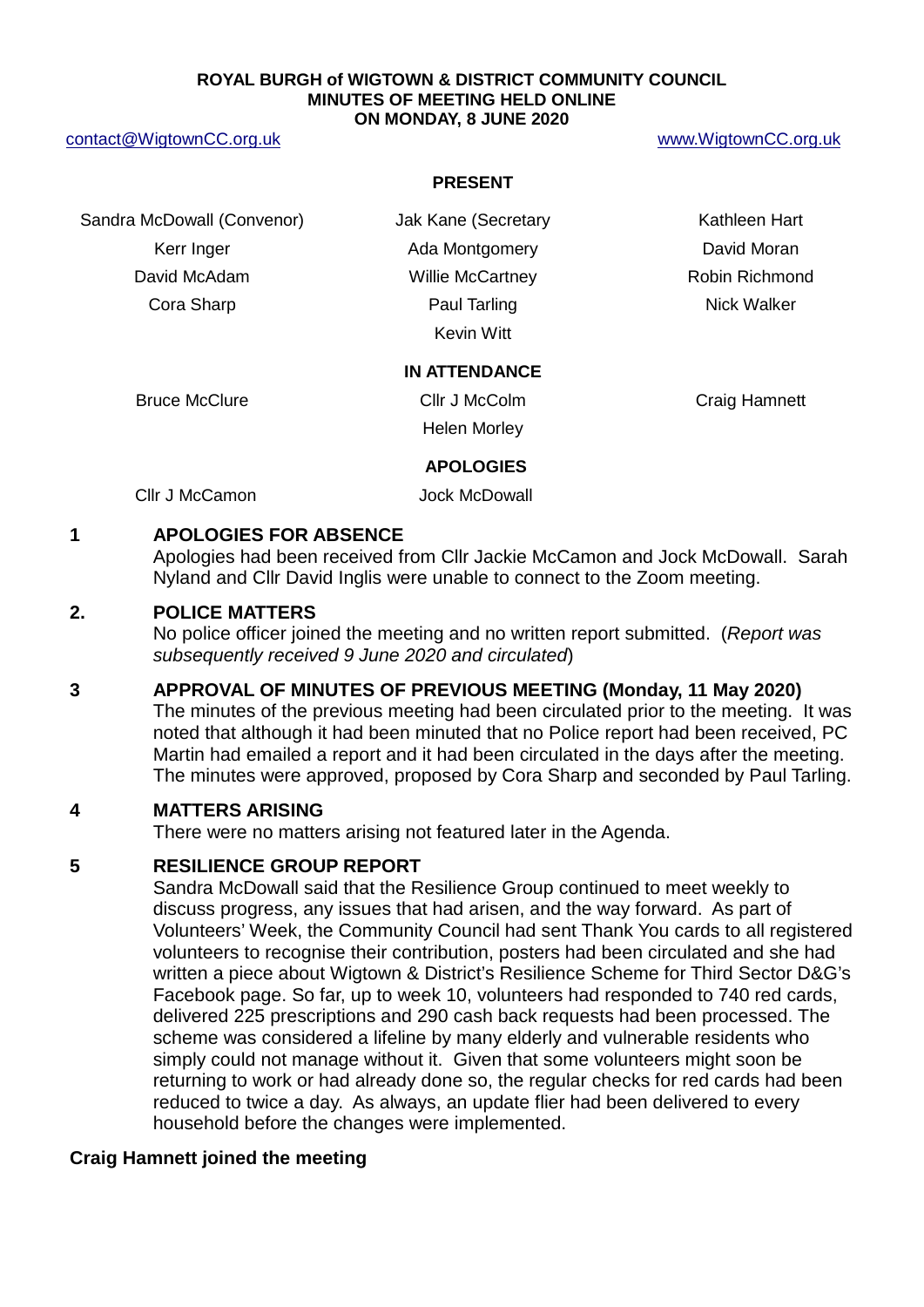# **6 UPDATES & REPORTS**

## **a: Financial Report**

Jak Kane had circulated a copy of a report outlining movements in the CC's accounts since 1 April. Payments had been made from the Administration Account in connection with the ICO Data Protection registration and a gift for Independent Examiner, Rae McGinn. The total spend for Resilience had increased to £970.27 which included the cost of the ZOOM subscription.

There had been no transactions in the Festivals Account.

## **b: Consultations WP**

There was no Consultation Report as there were no new consultations to be considered.

### **c: Planning WP.**

Nick Walker had circulated a report prior to the meeting that advised that there had been no new Planning Applications submitted to DGC and gave updates on earlier applications. The plans for a proposed garage with accommodation above at 1 Bladnoch had been approved. The application for restoration and development works at 4 North Main Street had disappeared from the planning portal and Nick would investigate. The Council's plans to instal LED floodlights around the County Buildings had been delayed as they had been asked to provide additional drawings that provided more detail and which had been subsequently provided on 1 June 2020. There had been no progress with 3B's proposed plans for housing in Southfield Park.

Cllrs McColm did not participate in the discussion of the Planning issues.

## **d: Town Square Development Working Party Update**

Sandra McDowall reported that she had been in contact with SPEN but there had been no start date set as yet for the proposed underground cabling works. Grant Coltart of DGC had been in touch to confirm he was keen to work with the Community Council to explore the possibility of installing Electric Vehicle charging infrastructure and the funding that might be available. SPEN had confirmed to him that they were more than happy for the project to piggy back on the work that would be carried out in Wigtown as it could reduce civil work cost and further inconvenience.

It was agreed that Grant would be invited to meet with the Working Party via ZOOM to discuss the project when he would outline the options available and look to clarify issues such as target users for the charge points, type of units and locations. Sandra would liaise with Grant to agree a meeting date and inform the Working Party members.

## **7 CORRESPONDENCE, ETC**

- **a.** *Baldoon Airfield* Light Rock Power had contacted the CC to ascertain ownership of the Airfield as they were investigating the possible installation of Solar Farm on the site.
- **b.** *Emma Harper MSP –* the MSP had sent an update on her Protection of Livestock (Amendment) (Scotland) Bill that would see increased powers to deal with owners of dogs that chase, attack and kill livestock.
- **c.** *PAS (Planning Aid for Scotland) –* Details of a free webinar on 'Best Practices for Community Engagement' had been circulated but Community Councillors that had tried to register to attend had found that the event was 'sold out'.